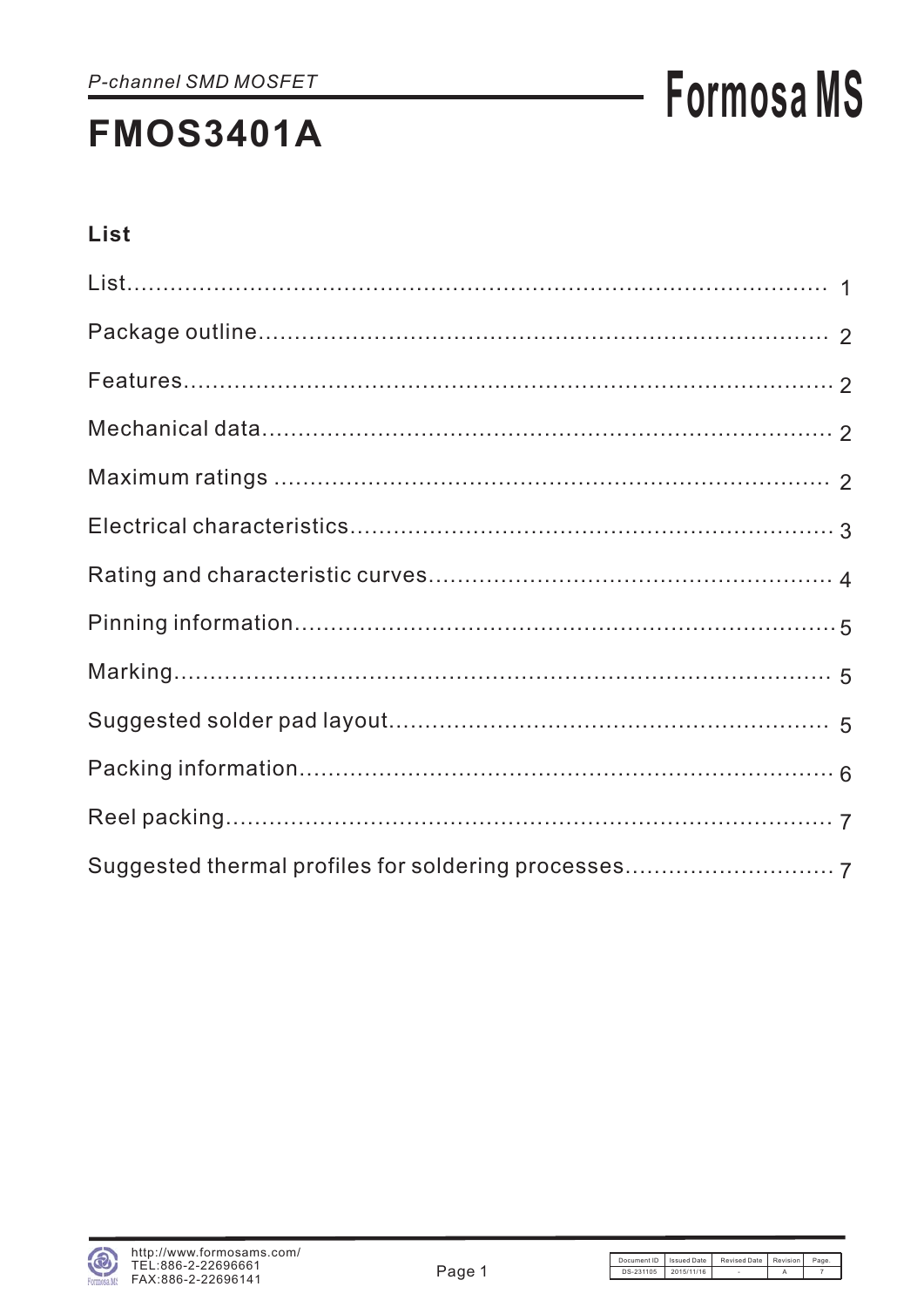# **Formosa MS**

#### **30V P-Channel Enhancement Mode MOSFET**

#### **Features**

- High dense cell design for extremely low R DS(ON)
- Exceptional on-resistance and maximum DC current capability
- Lead-free parts meet RoHS requirments
- Suffix "-H" dinicates Halogen-free part, ex.FMOS3401A-H.

### **Application**

- Load switch for portable devices
- DC/DC converter



#### **Mechanical data**

- Epoxy:UL94-V0 rated flame retardant •
- Case : Molded plastic, SOT-23
- Terminals : Solder plated, solderable per MIL-STD-750, Method 2026
- Mounting Position: Any
- Weight : Approximated 0.008 gram

#### Maximum ratings (AT T<sub>A</sub>=25°C unless otherwise noted)

| <b>PARAMETER</b>                             | Symbol         | MIN.  | TYP. | MAX.   | UNIT          |
|----------------------------------------------|----------------|-------|------|--------|---------------|
| Drain-source voltage                         | <b>VDS</b>     |       |      | $-30$  |               |
| Continuous drain current                     | ID             |       |      | $-4.2$ | A             |
| Gate-source voltage                          | <b>VGS</b>     |       |      | ±12    |               |
| Power dissipation                            | P <sub>D</sub> |       |      | 400    | mW            |
| Thermal resistance junction to ambient(t<5s) | Reja           |       | 313  |        | $\degree$ C/W |
| Operation junction temperature range         | ΤJ             | $-55$ |      | $+150$ | °С            |
| Storage temperature range                    | Tstg           | -55   |      | $+150$ | $^{\circ}C$   |

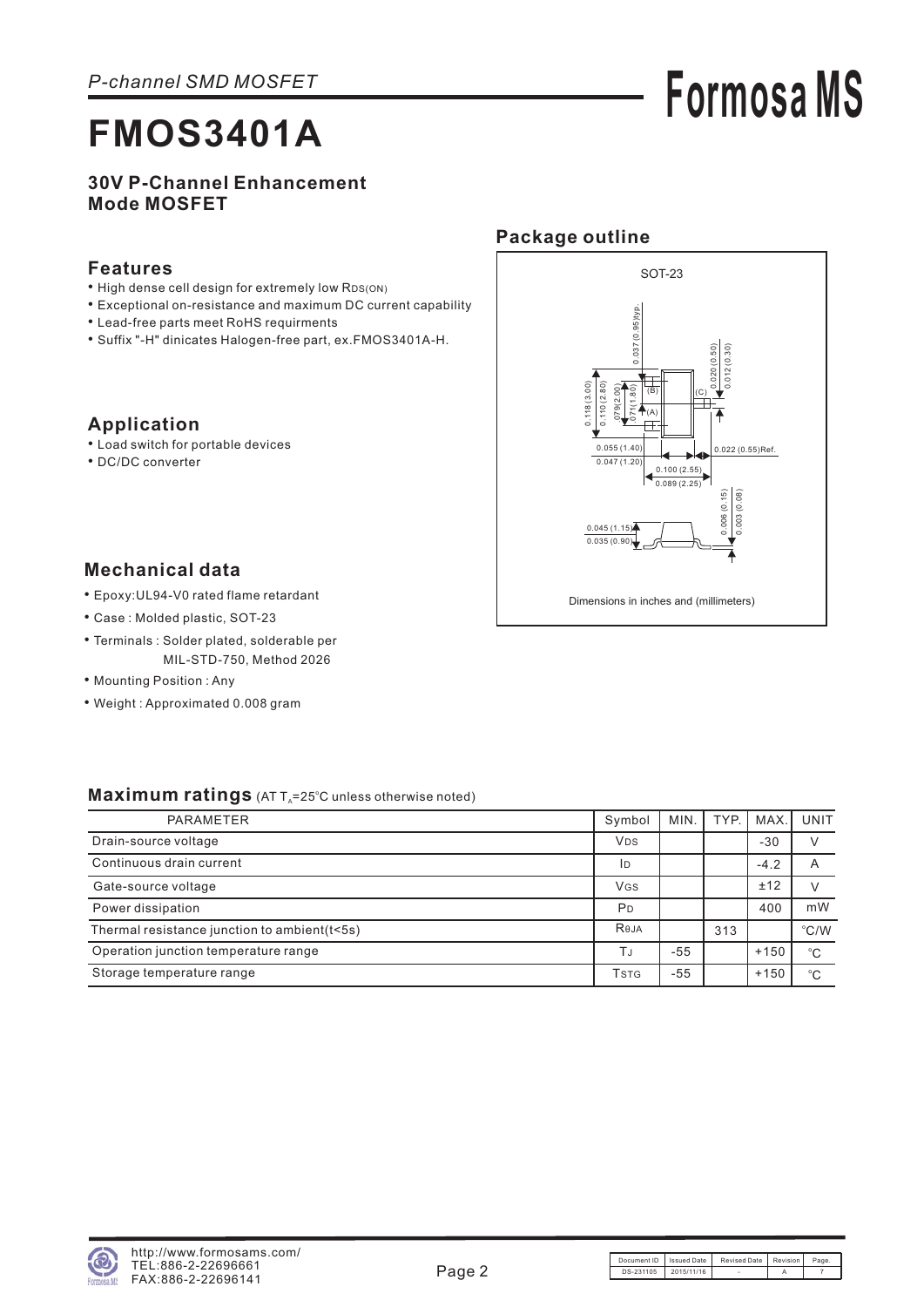## **Formosa MS**

#### Electrical characteristics (At T<sub>A</sub>=25°C unless otherwise noted)

| <b>PARAMETER</b>                                       | <b>CONDITIONS</b>                                                                   | Symbol                      | MIN.   | TYP.           | MAX.           | <b>UNIT</b> |  |  |
|--------------------------------------------------------|-------------------------------------------------------------------------------------|-----------------------------|--------|----------------|----------------|-------------|--|--|
| Off characteristics                                    |                                                                                     |                             |        |                |                |             |  |  |
| Drain-source breakdown voltage                         | $V$ GS = 0V, ID = -250µA                                                            | V(BR)DSS                    | $-30$  |                |                | $\vee$      |  |  |
| Zero gate voltage drain current                        | $V_{DS} = -24V$ , $V_{GS} = 0V$                                                     | <b>IDSS</b>                 |        |                | $-1.0$         | μA          |  |  |
| Gate-source leakage current                            | $V$ GS = $±12V$ , $V$ DS = 0V                                                       | <b>IGSS</b>                 |        |                | ±100           | nA          |  |  |
| On characteristics                                     |                                                                                     |                             |        |                |                |             |  |  |
| Gate threshold voltage                                 | $VDS = VGS$ , $ID = -250\mu A$                                                      | VGS(th)                     | $-0.7$ |                | $-1.3$         | $\vee$      |  |  |
| Drain-source on-resistance (note 1)                    | $V$ GS = -10V. ID = -4.2A<br>$V$ GS =-4.5V, ID =-4.0A<br>$V$ GS = -2.5V. ID = -1.0A | RDS(on)                     |        | 41<br>47<br>61 | 60<br>70<br>85 | $m\Omega$   |  |  |
| Forward tranconductance (note 1)                       | $VDS = -5.0V$ , $ID = -5.0A$                                                        | <b>gFS</b>                  | 7.0    |                |                | S           |  |  |
| Dynamic characteristics (note 2)                       |                                                                                     |                             |        |                |                |             |  |  |
| Intput capacitance                                     |                                                                                     | Ciss                        |        | 1050           |                |             |  |  |
| Output capacitance                                     | $V_{DS} = -15V$ , $V_{GS} = 0V$ , $f = 1MHz$                                        | $\mathrm{C}$ <sub>oss</sub> |        | 127            |                | pF          |  |  |
| Reverse transfer capacitance                           |                                                                                     | $C$ <sub>rss</sub>          |        | 85             |                |             |  |  |
| Switching characteristics (note 2)                     |                                                                                     |                             |        |                |                |             |  |  |
| Turn-on delay time                                     |                                                                                     | $td($ on $)$                |        |                | 6.5            |             |  |  |
| Turn-on rise time                                      | VGS=-10V, VDS=-15V,                                                                 | tr                          |        |                | 3.5            | ns          |  |  |
| Turn-off delay time                                    | $RL = 3.6\Omega$ , RGEN=6.00                                                        | $td($ off $)$               |        |                | 40             |             |  |  |
| Turn-off fall time                                     |                                                                                     | tf                          |        |                | 13             |             |  |  |
| Drain-source diode characteristics and maximum ratings |                                                                                     |                             |        |                |                |             |  |  |
| Diode forward voltage (note 1)                         | $Is = -1.0A$ , $V$ $(s = 0V)$                                                       | <b>V<sub>SD</sub></b>       |        |                | $-1.0$         | $\vee$      |  |  |

Notes :

1. Pulse test : pulse width≤300μs, duty cycle≤2%.

2 These parameters have no way to verify. .

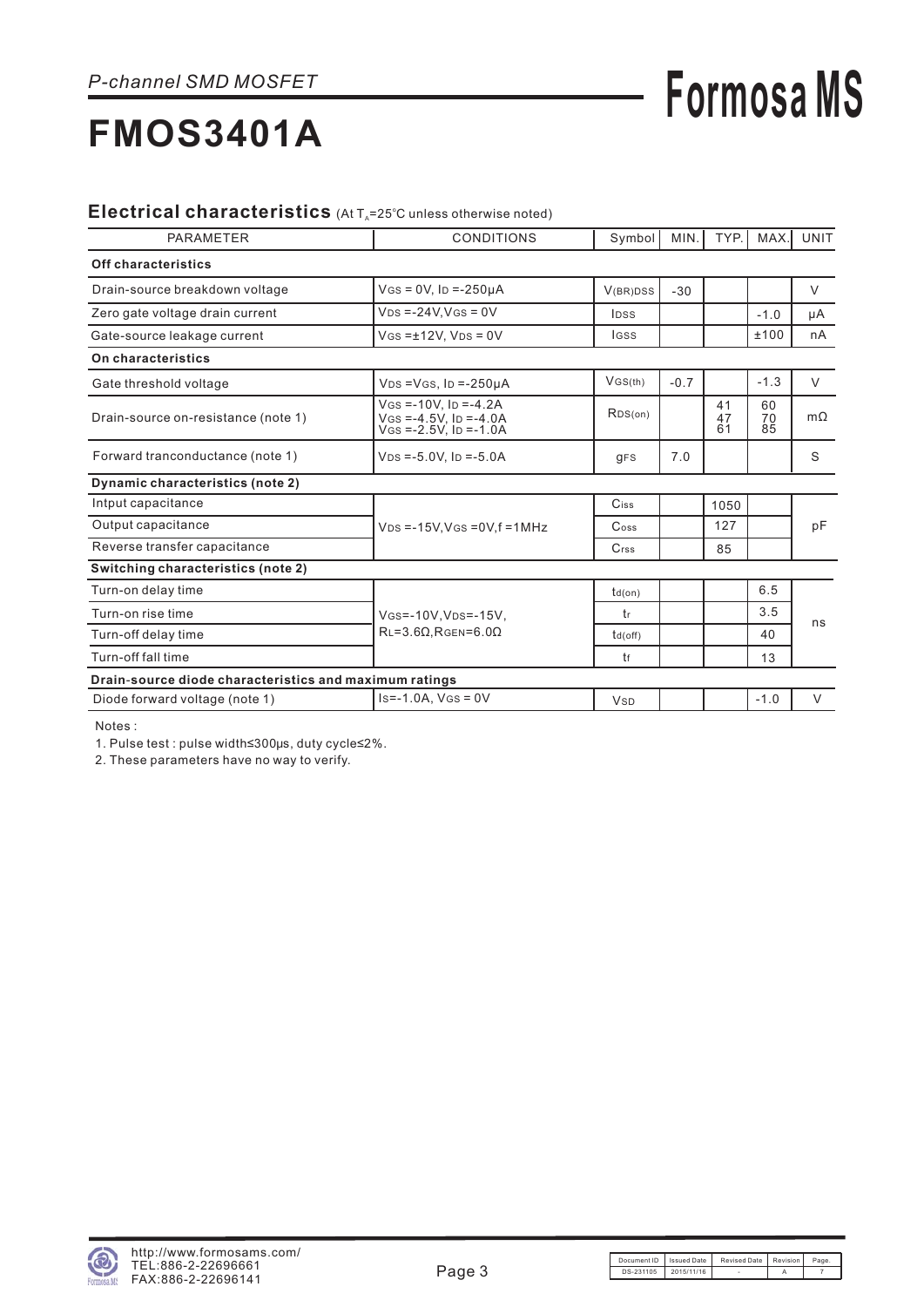



Document ID | Issued Date | Revised Date | Revision | Page DS-231105 2015/11/16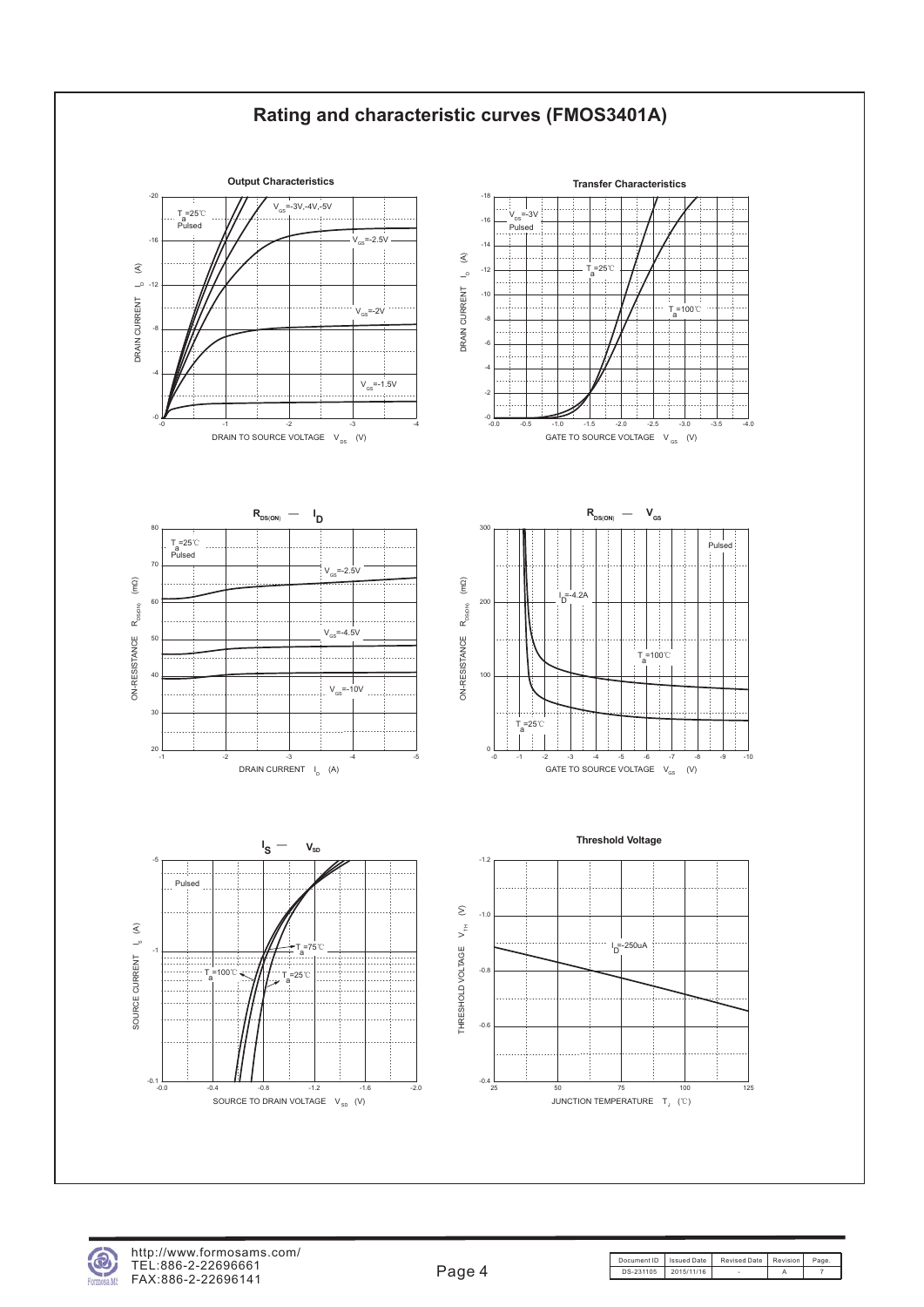### **Pinning information**



#### **Marking**

| Type number      | Marking code |
|------------------|--------------|
| <b>FMOS3401A</b> | R1A          |

### **Suggested solder pad layout SOT-23**



Dimensions in inches and (millimeters)

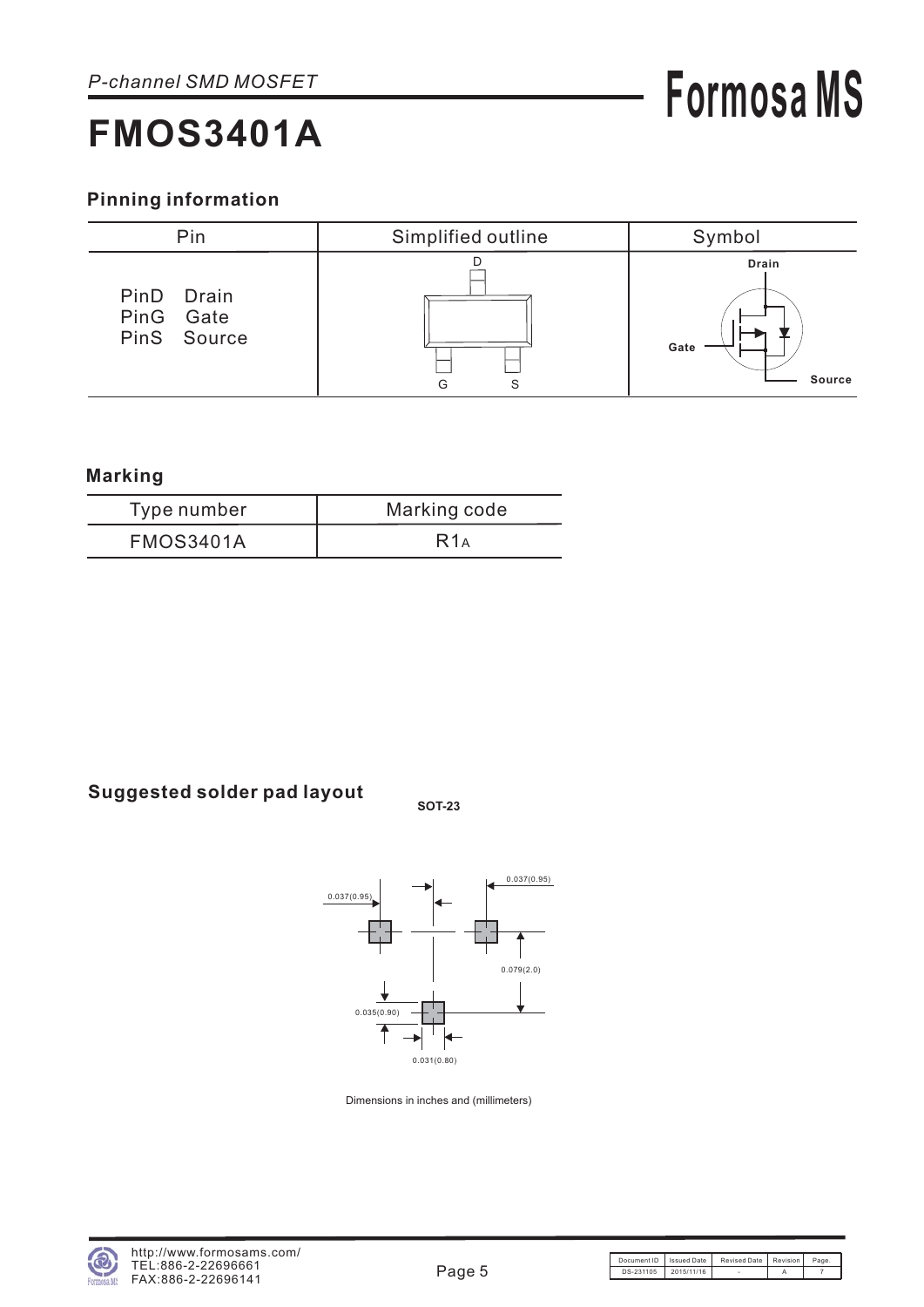# **Formosa MS**

### **FMOS3401A**

### **Packing information**





W<sub>1</sub>

D

|                           |                |           | unit:mm                      |
|---------------------------|----------------|-----------|------------------------------|
| Item                      | Symbol         | Tolerance | $SOT-23$                     |
| Carrier width             | A              | 0.1       | 3.15                         |
| Carrier length            | B              | 0.1       | 2.77                         |
| Carrier depth             | C              | 0.1       | 1.22                         |
| Sprocket hole             | d              | 0.1       | 1.50                         |
| 13" Reel outside diameter | D              | 2.0       | $\qquad \qquad \blacksquare$ |
| 13" Reel inner diameter   | D <sub>1</sub> | min       | $\qquad \qquad \blacksquare$ |
| 7" Reel outside diameter  | D              | 2.0       | 178.00                       |
| 7" Reel inner diameter    | D <sub>1</sub> | min       | 54.40                        |
| Feed hole diameter        | D <sub>2</sub> | 0.5       | 13.00                        |
| Sprocket hole position    | F              | 0.1       | 1.75                         |
| Punch hole position       | F              | 0.1       | 3.50                         |
| Punch hole pitch          | P              | 0.1       | 4.00                         |
| Sprocket hole pitch       | P <sub>0</sub> | 0.1       | 4.00                         |
| Embossment center         | P <sub>1</sub> | 0.1       | 2.00                         |
| Overall tape thickness    | T              | 0.1       | 0.23                         |
| Tape width                | W              | 0.3       | 8.00                         |
| Reel width                | W <sub>1</sub> | 1.0       | 9.50                         |

Note:Devices are packed in accor dance with EIA standar RS-481-A and specifications listed above.